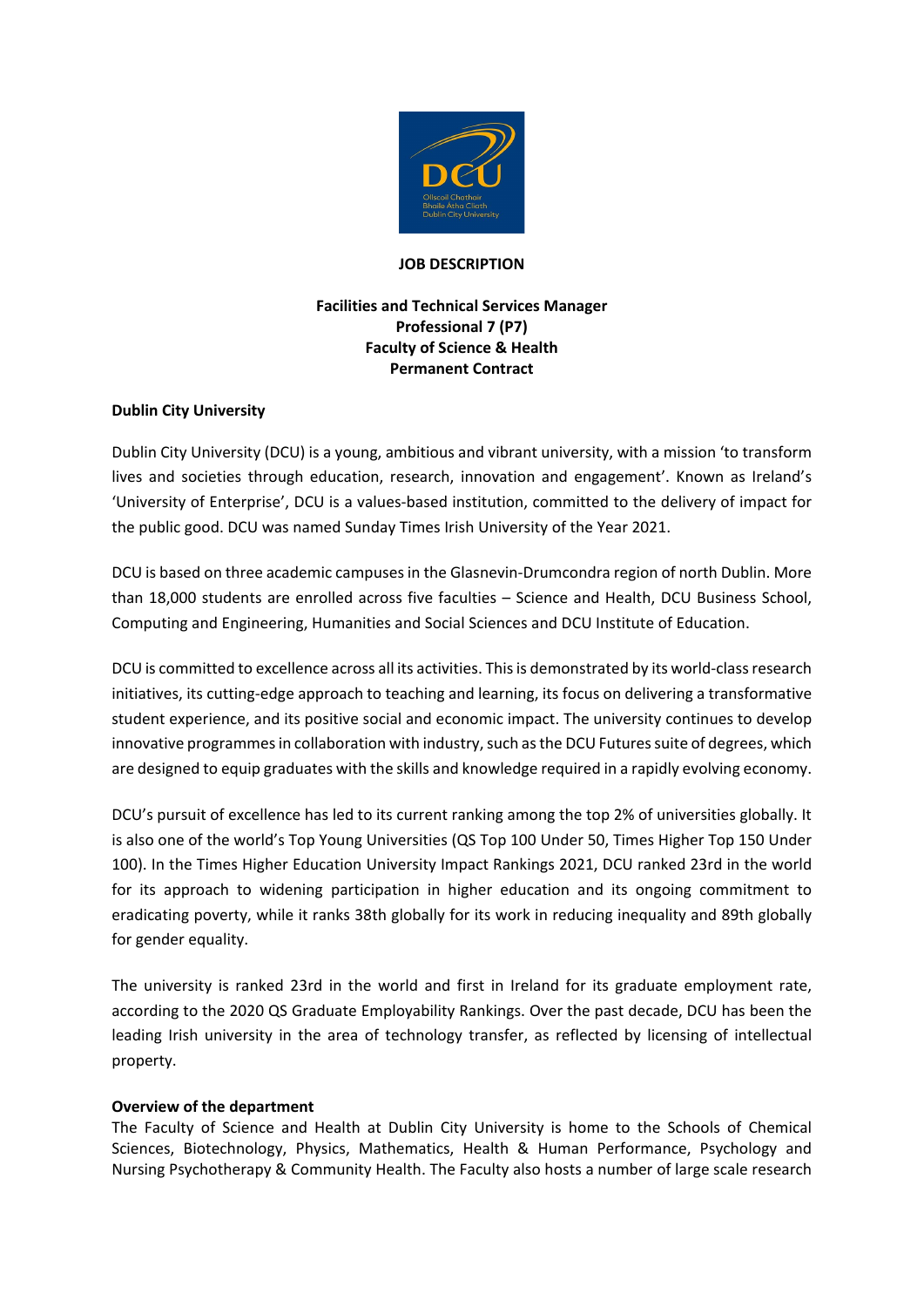centres, including the National Institute for Cellular Biotechnology (NICB), the National Centre for Sensor Research (NCSR), the National Centre for Plasma Science & Technology (NCPST) and the International Centre for Neurotherapeutics (ICNT). The Faculty offers programmes at Bachelors, Masters and PhD levels and our graduates are highly sought after by industry both nationally and internationally.

#### **Role Profile**

The Faculty of Science & Health is seeking to recruit an experienced, motivated facilities and technical services manager. Reporting to the Dean, and working closely with technical officers and academic leadership across all Schools, the Facilities and Technical Services Manager will focus on the management of space, technical services, equipment and facilities within the Faculty to optimally support a wide range of teaching and research activities. The successful candidate will have a key role in supporting the Faculty Strategy in this regard, in meeting health and safety and risk management difficulties and in planning.

The successful candidate will be expected to manage facilities and services to enable the Faculty to function at its most efficient and effective level, offering real added value improvements to the Faculty's core business.

#### **Duties and Responsibilities**

The duties and responsibilities of the position include, but are not restricted to, the following:

- Take responsible for the facility management of a diverse and complex space and equipment portfolio, working closely with Heads of School and Chief Technical Officers
- Make cost-effective use of the Faculty's assets including forward planning of and enabling changes in the use of space.
- Ensure that buildings, assets and equipment comply with Health & Safety requirements
- Lead on risk management, business continuity and disaster recovery planning (as they relate to facilities and services) for the Faculty
- Establish long term maintenance and replacement plans for equipment
- Streamline processes and take advantage of new technology as appropriate
- Liaise with and establish strong lines of communication with Estates Office, Health and Safety Office, relevant colleagues in the other Faculties, and other key stakeholders within and outside the University
- Lead cross-Faculty working groups and or committees focused on facilities, space or technical services
- Liaise with the Estates Office to tender and manage small works and renovation contracts
- Influence strategy and funding related to facilities and technical services
- Assist with governance, policy and training requirements within the Faculty
- Formally report on a regular basis on aspects of activities